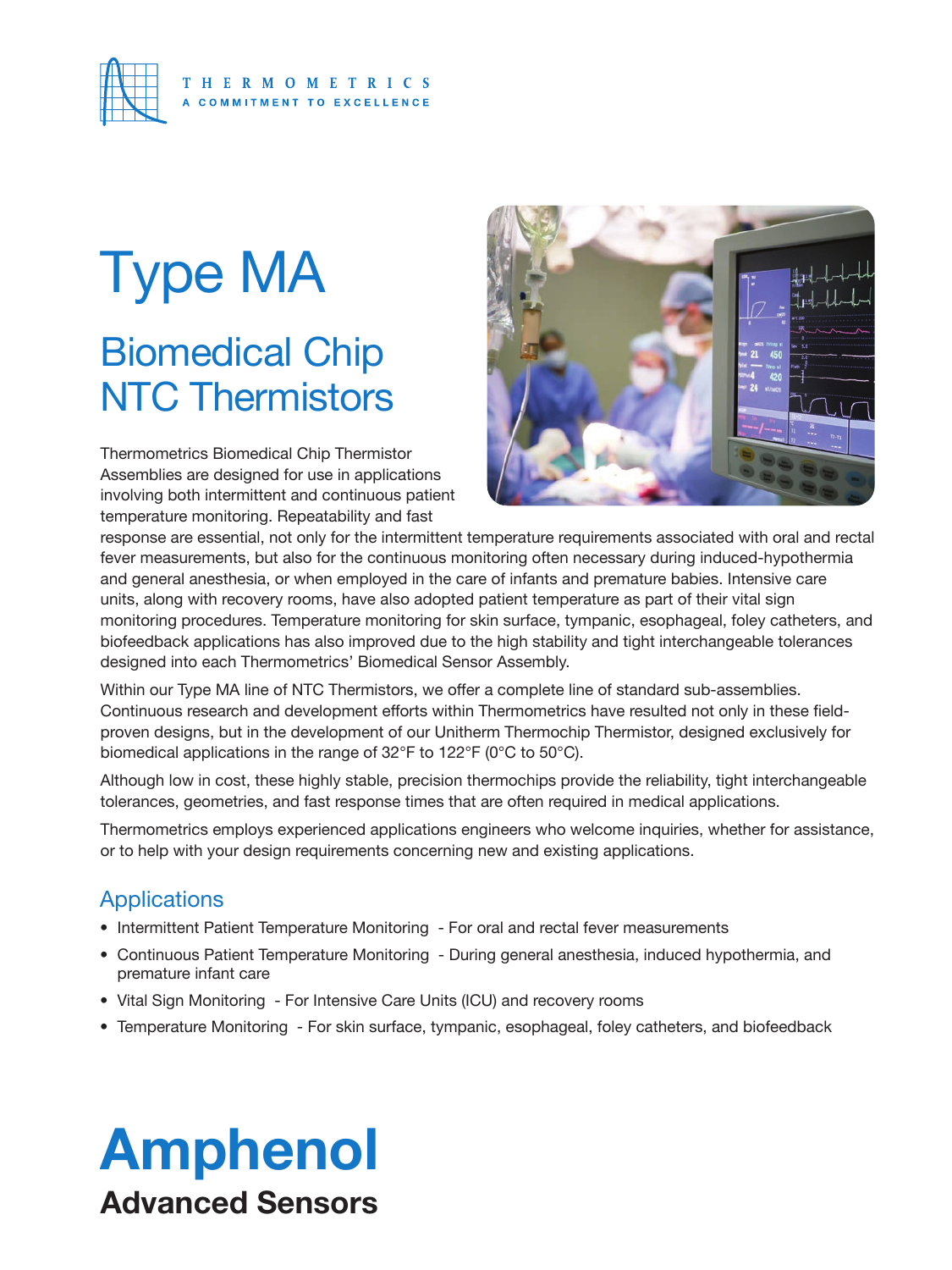## Type MA Specifications

### MA100



Designed for use in catheter assemblies, these sensors are available with nominal resistance values of 2252, 3000, 5000, and 10,000  $\Omega$  at 77°F (25°C).

Close monitoring of manufacturing processes allow Thermometrics to maintain tight interchangeability tolerances with volume production.

Typical design parameters are represented in Assembly Type table.

- 0.030 in (0.76 mm) (10 K $\Omega$  only) and 0.050 in (1.27mm) diameters available with kapton sleeve only.
- 0.070 in (1.78 mm) diameter normally supplied with molded plastic tip.

### MA200



Intermittent body temperature measurements are common practice in all phases of patient care. This assembly is ideally suited for the disposable cover oral and rectal fever thermometers in use today. It features rugged construction with tip sensitive shaft assemblies exhibiting resistance values of 2252, 3000, 5000, and 10,000 Ω at 77°F (25°C). Refer to Assembly Type table for typical design parameters.

### MA300



Routine continuous patient temperature monitoring is now feasible by using the convenience of the patient's skin site as an indicator of body temperature. The stainless steel housing used is suitable for both reusable and disposable applications, while maintaining maximum patient comfort. Nominal resistance values of 2252, 3000, 5000, and 10,000  $\Omega$  at 77°F (25°C) are available. Refer to Assembly Type table for typical design parameters.

### Assembly Type

| Assem-<br>bly Type                                                                                                      | <b>MA100</b>                                                                             | <b>MA200</b>                                              | <b>MA300</b>                                     |
|-------------------------------------------------------------------------------------------------------------------------|------------------------------------------------------------------------------------------|-----------------------------------------------------------|--------------------------------------------------|
| Standard<br><b>Diameters</b><br>(D)                                                                                     | 0.030 in (0.762<br>mm)<br>0.050 in (1.27 mm)<br>0.070 in (1.78 mm)<br>0.080 in (2.03 mm) | 0.156 in (3.96 mm)                                        | $0.375$ in $(9.52$ mm)                           |
| Body<br>Length (L)                                                                                                      | 3/8 in (9.52 mm)                                                                         | 3.75 in (95.25 mm)                                        | N/A                                              |
| Standard<br>Lead<br>Length (A)                                                                                          | 24 in (610mm)<br>GG: 36 in (914mm)                                                       | 2 in (51 mm)                                              | 24 in (610mm)                                    |
| Tolerance                                                                                                               | See Tolerance<br>Code and Tem-<br>perature Table                                         | See Tolerance<br>Code and Tem-<br>perature Table          | See Tolerance<br>Code and Tem-<br>perature Table |
| Wire Gauge                                                                                                              | 28, 30, 32, 38,<br><b>AWG</b>                                                            | 30 AWG                                                    | 30 AWG                                           |
| Standard<br>*Heavy Isomid<br>Wire<br>*Medical Grade<br>Insulation<br><b>PVC</b><br>*Polyurethane with<br>Nylon Overcoat |                                                                                          | <b>PTFE</b>                                               | Medical Grade<br><b>PVC</b><br><b>PTFE</b>       |
| Body<br>Material                                                                                                        | Molded Plastic or<br><b>Kapton Sleeve</b>                                                | Lexan Shaft<br>Aluminum Tip                               | <b>Stainless Steel</b>                           |
| Nominal R Values @ 77°F<br>$(25^{\circ}C)$                                                                              |                                                                                          | 2252 Ω, 3000 Ω, 5000 Ω, 10,000 Ω<br>(for all three types) |                                                  |

### Thermal Response Time (63% Response)

| <b>Series</b>                      | <b>Still Air</b> | Still Water* |
|------------------------------------|------------------|--------------|
| MA100<br><b>Catherter Assembly</b> | 15 seconds       | 2.0 seconds  |
| MA200<br>Oral-Rectal Assembly      | 35 seconds       | 0.6 seconds  |
| MA300<br>Skin Surface Assembly     | 45 seconds       | 2.0 seconds  |
|                                    |                  |              |

\*Response time provided is for assembly plunged from 77°F (25°C) air to 41°F (5°C) water.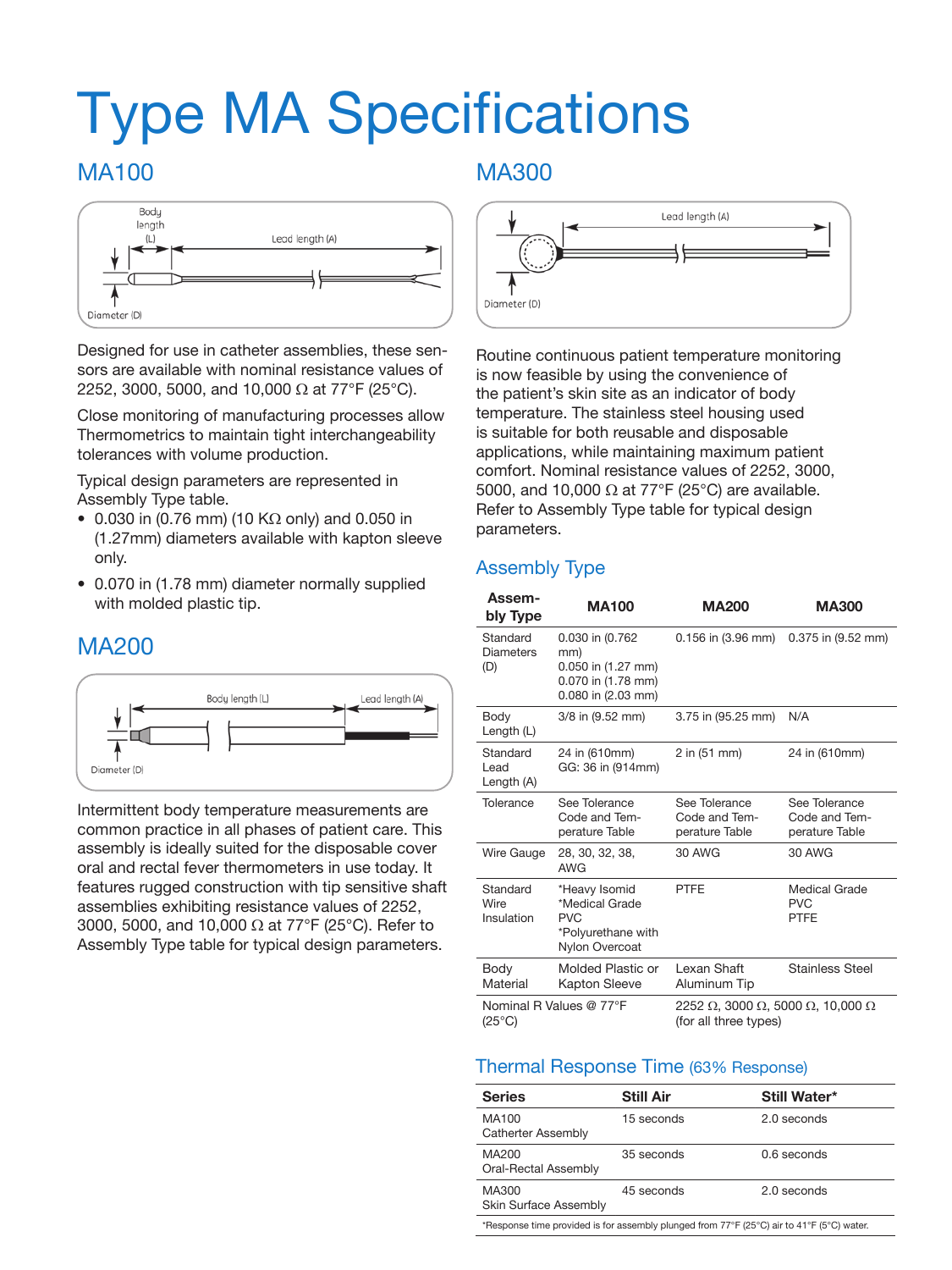# Type MA Specifications (Cont.)

### Tolerance Code and Temperature Range

|                              | <b>Tolerance Code</b> |                           |                |  |
|------------------------------|-----------------------|---------------------------|----------------|--|
| Temperature<br>Range °F (°C) | А<br>±°F (±°C)        | в<br>$\pm$ °F ( $\pm$ °C) | c<br>±°F (±°C) |  |
| 32 to 68 (0 to 20)           | 0.27(0.15)            | 0.36(0.2)                 | 0.45<br>(0.25) |  |
| 68 to 95 (20 to 35)          | 0.18(0.1)             | 0.27(0.15)                | 0.36(0.2)      |  |
| 95 to 102 (35 to 39)         | 0.09(0.05)            | 0.18(0.1)                 | 0.27<br>(0.15) |  |
| 102 to 107.60 (39<br>to 42)  | 0.14 (0.075           | 0.27(0.15)                | 0.36(0.2)      |  |
| 107.60 to 113 (42)<br>to 45) | 0.18(0.1)             | 0.27(0.15)                | 0.36(0.2)      |  |
| 113 to 122 (45 to 50)        | 0.27(0.15)            | 0.36(0.2)                 | 0.45<br>(0.25) |  |

#### Data

Biomedical Chip Thermistors and sub-assemblies are designed to be interchangeable over a 32°F to 122°F (0°C to 50°C) range. Best overall stability is maintained when exposure and storage temperatures remain below 158°F (70°C).

#### Temperature<br>
°F (°C) **°F (°C) 2252** Ω **3 k**Ω **5 k**Ω **10 k**Ω **103(Y)** Ω 32.00 (0) 7373.00 9821.93 16369.9 32739.8 29565.8 33.80 (1) 7005.80 9332.76 15554.6 31109.2 28224.8 35.60 (2) 6659.04 8870.84 14784.7 29569.5 26951.9 37.40 (3) 6331.49 8434.49 14057.5 28115.0 25743.3 39.20 (4) 6021.97 8022.17 13370.3 26740.6 24595.5 41.00 (5) 5729.40 7632.41 12720.7 25441.4 23505.0 42.80 (6) 5452.74 7263.87 12106.4 24212.9 22468.7 44.60 (7) 5191.06 6915.27 11525.4 23050.9 21483.8 46.40 (8) 4943.46 6585.43 10975.7 21951.4 20547.2 48.20 (9) 4709.11 6273.23 10455.4 20910.8 19656.6 50.00 (10) 4487.22 5977.64 9962.74 19925.5 18809.3 51.80 (11) 4277.07 5697.69 9496.15 18992.3 18003.1 53.60 (12) 4077.97 5432.47 9054.11 18108.2 17235.7 55.40 (13) 3889.29 5181.11 8635.19 17270.4 16505.1 57.20 (14) 3710.42 4942.83 8238.05 16476.1 15809.4 59.00 (15) 3540.80 4716.88 7861.46 15722.9 15146.7 60.80 (16) 3379.91 4502.54 7504.24 15008.5 14515.3 62.60 (17) 3227.24 4299.17 7165.28 14330.6 13913.6 64.40 (18) 3082.34 4106.14 6843.57 13687.1 13340.0 66.20 (19) 2944.77 3922.88 6538.13 13076.3 12793.0 68.00 (20) 2814.12 3748.83 6248.05 12496.1 12271.4 69.80 (21) 2690.01 3583.49 5972.48 11945.0 11773.8 71.60 (22) 2572.07 3426.38 5710.63 11421.3 11299.0 73.40 (23) 2459.96 3277.03 5461.72 10923.4 10845.8 75.20 (24) 2353.37 3135.04 5225.07 10450.1 10413.1 77.00 (25) 2252.00 3000.00 5000.00 10000.0 10000.0 78.80 (26) 2155.56 2871.53 4785.88 9571.77 9605.42 80.60 (27) 2063.79 2749.28 4582.13 9164.26 9228.45 82.40 (28) 1976.44 2632.91 4388.19 8776.38 8868.24 84.20 (29) 1893.27 2522.12 4203.54 8407.07 8523.96 86.00 (30) 1814.07 2416.61 4027.68 8055.35 8194.82 87.80 (31) 1738.61 2316.09 3860.15 7720.30 7880.09 89.60 (32) 1666.71 2220.31 3700.51 7401.03 7579.07 91.40 (33) 1598.18 2129.02 3548.36 7096.72 7291.10 93.20 (34) 1532.85 2041.98 3403.30 6806.60 7015.55 95.00 (35) 1470.54 1958.98 3264.97 6529.94 6751.83 96.80 (36) 1411.11 1879.81 3133.02 6266.03 6499.37 98.60 (37) 1354.41 1804.27 3007.12 6014.23 6257.64 100.40 (38) 1300.29 1732.18 2886.96 5773.93 6026.13 102.20 (39) 1248.63 1663.36 2772.27 5544.53 5804.36 104.00 (40) 1199.30 1597.65 2662.75 5325.50 5591.88 105.80 (41) 1152.19 1534.89 2558.15 5116.30 5388.26 107.60 (42) 1107.19 1474.94 2458.23 4916.46 5193.09 109.40 (43) 1064.18 1417.65 2362.75 4725.49 5005.96 111.20 (44) 1023.08 1362.89 2271.49 4542.98 4826.53 113.00 (45) 983.78 1310.55 2184.24 4368.49 4654.43

Resistance vs Temperature

114.80 (46) 946.21 1260.49 2100.82 4201.64 4489.33 116.60 (47) 910.27 1212.62 2021.03 4042.05 4330.91 118.40 (48) 875.89 1166.81 1944.69 3889.38 4178.88 120.20 (49) 842.99 1122.99 1871.65 3743.29 4032.94 122.00 (50) 811.50 1081.04 1801.73 3603.46 3892.83